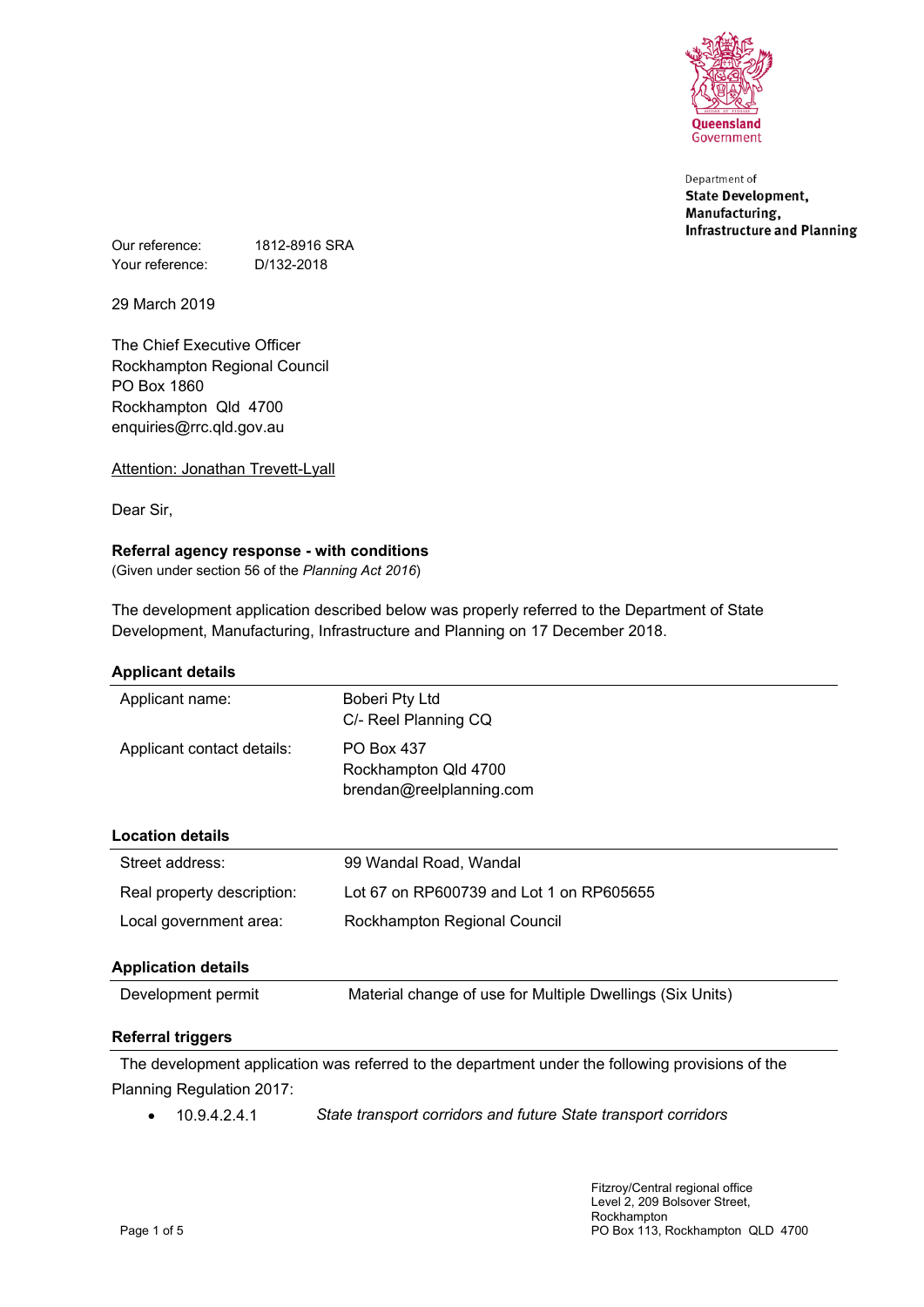### **Conditions**

Under section 56(1)(b)(i) of the *Planning Act 2016* (the Act), the conditions set out in Attachment 1 must be attached to any development approval.

### **Reasons for decision to impose conditions**

The department must provide reasons for the decision to impose conditions. These reasons are set out in Attachment 2.

### **Advice to the applicant**

The department offers advice about the application to the applicant - see Attachment 3.

### **Approved plans and specifications**

The department requires that the plans and specifications set out below and enclosed must be attached to any development approval.

| <b>Drawing/report title</b>                                                       | <b>Prepared by</b>                                  | <b>Date</b>         | Reference no. | <b>Version/issue</b> |
|-----------------------------------------------------------------------------------|-----------------------------------------------------|---------------------|---------------|----------------------|
| Aspect of development: Material change of use for Multiple Dwellings (Six Units)  |                                                     |                     |               |                      |
| Engineering Infrastructure<br>Report (including letter<br>dated 21 February 2019) | Calibre Professional<br>Services Pty Ltd            | 3 December<br>2018  | 18-002072     | Issue A              |
| SK007 - Preliminary<br>Erosion and Sediment<br>Control Plan                       | Calibre Professional<br>Services Pty Ltd            | 22 February<br>2019 | 18-002072     | Revision 2           |
| SK006 - Stormwater<br>Management Plan                                             | Calibre Professional<br>Services Pty Ltd            | 22 February<br>2019 | 18-002072     | Revision 2           |
| Standard Kerb and<br><b>Channel Design</b>                                        | Department of<br><b>Transport and Main</b><br>Roads |                     | 1033          | Revision J           |

A copy of this response has been sent to the applicant for their information.

For further information please contact Rebecca Gesch, Planning Officer on (07) 4924 2915 or via email at RockhamptonSARA@dsdmip.qld.gov.au who will be pleased to assist.

Yours sincerely,

Anthony Walsh Manager Planning

cc Boberi Pty Ltd, brendan@reelplanning.com

enc Attachment 1 - Conditions to be imposed Attachment 2 - Reasons for decision to impose conditions Attachment 3 - Advice to the applicant Attachment 4 - Approved plans and specifications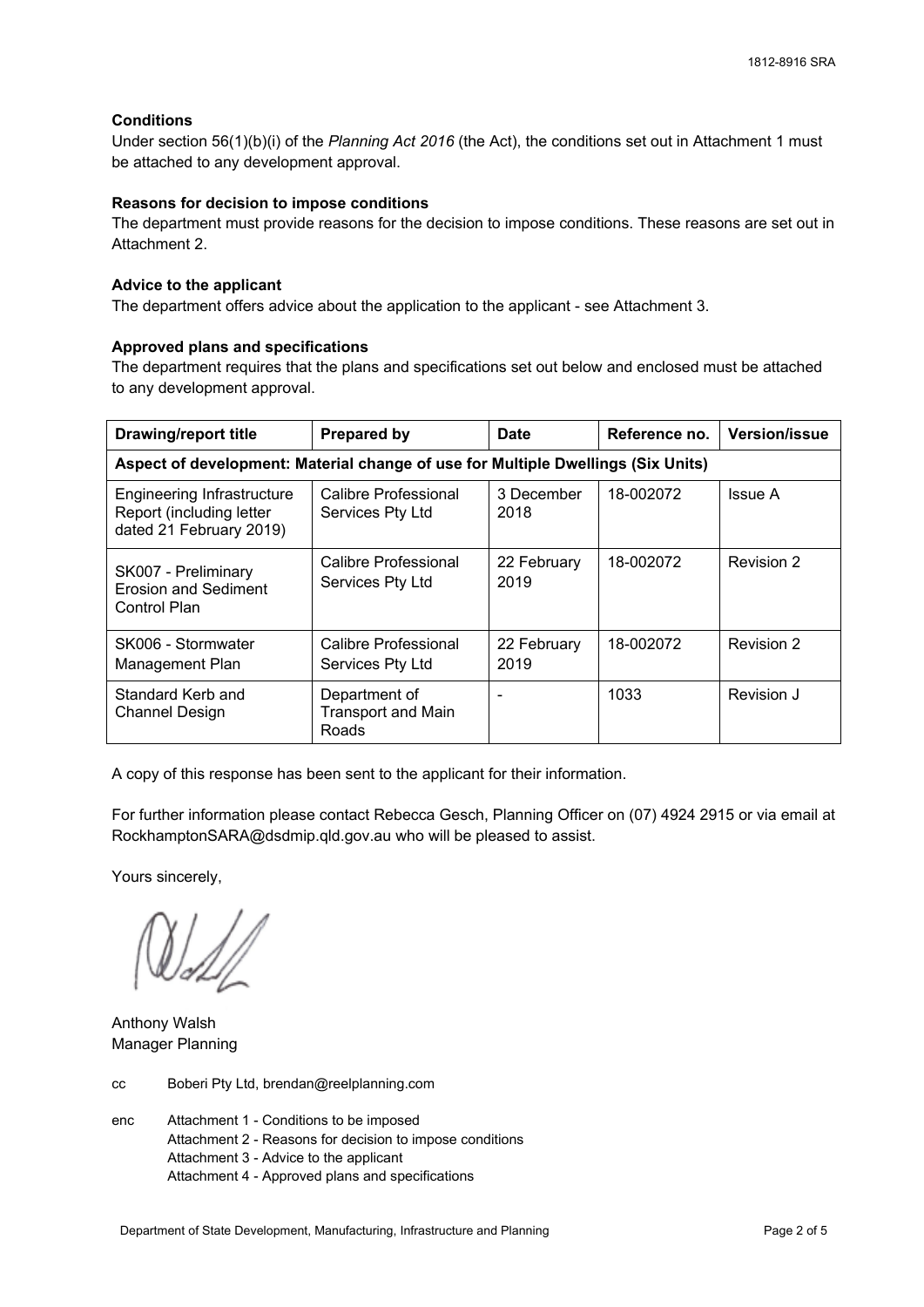# **Attachment 1 - Conditions to be imposed**

| No. | <b>Conditions</b>                                                                                                                                                                                                                                                                                                                                                                                                                                                                                                                                                                                                                                                                                                                  | <b>Condition timing</b>                                                                                                                                |  |
|-----|------------------------------------------------------------------------------------------------------------------------------------------------------------------------------------------------------------------------------------------------------------------------------------------------------------------------------------------------------------------------------------------------------------------------------------------------------------------------------------------------------------------------------------------------------------------------------------------------------------------------------------------------------------------------------------------------------------------------------------|--------------------------------------------------------------------------------------------------------------------------------------------------------|--|
|     | Aspect of development: Material change of use for Multiple Dwellings (Six Units)                                                                                                                                                                                                                                                                                                                                                                                                                                                                                                                                                                                                                                                   |                                                                                                                                                        |  |
|     | State transport corridors - The chief executive administering the Planning Act 2016 nominates the<br>Director-General of Department of Transport and Main Roads to be the enforcement authority for the<br>development to which this development approval relates for the administration and enforcement of any<br>matter relating to the following condition(s):                                                                                                                                                                                                                                                                                                                                                                  |                                                                                                                                                        |  |
| 1.  | (a) The stormwater runoff from the subject site must be managed<br>generally in accordance with the Preliminary Erosion and<br>Sediment Control Plan, prepared by Calibre Professional<br>Services Pty Ltd, dated 22 February 2019, Drawing SK007 and<br>Revision 2.<br>(b) The development must be in accordance with section 5 and<br>Appendices D, E, and G of the Engineering Infrastructure Report<br>prepared by Calibre Professional Services Pty Ltd dated 3<br>December 2018, reference 18-002072 and Issue A (including<br>letter dated 21 February 2019), in particular:<br>- Stormwater Management Plan prepared by Calibre<br>Professional Services Pty Ltd, dated 22 February 2019,<br>Drawing SK006 and Revision 2. | (a) At all times during<br>the construction of the<br>development.<br>(b) Prior to the<br>commencement of use<br>and to be maintained at<br>all times. |  |
| 2.  | Direct access is not permitted between the state-controlled road<br>(Wandal Road) and the subject site.                                                                                                                                                                                                                                                                                                                                                                                                                                                                                                                                                                                                                            | At all times.                                                                                                                                          |  |
| 3.  | (a) The existing vehicular property access located between Lot 67<br>on RP600739 and Wandal Road (a state-controlled road)<br>must be permanently closed and removed.<br>(b) The kerb and channelling between the pavement edge and<br>the property boundary must be reinstated in accordance with<br>Road Planning Design Manual (2 <sup>nd</sup> Edition) and Department of<br>Transport and Main Roads Standard Kerb and Channel<br>Design, Drawing 1033, Type 7 and Revision J, at no cost to<br>the Department of Transport and Main Roads'.                                                                                                                                                                                  | Prior to the<br>commencement of use.                                                                                                                   |  |
| 4.  | Noise attenuation measures to achieve the following noise criteria<br>must be provided to meet the following external noise criteria in<br>outdoor spaces for passive recreation (fronting onto the state-<br>controlled road):<br>(a) $\leq$ 57 dB(A) L10 (18 hour) free field (measured L90 (18 hour) free<br>field between 6am and 12 midnight $\leq 45$ dB(A))<br>(b) ≤60 dB(A) L10 (18 hour) free field (measured L90 (18 hour) free<br>field between 6am and 12 midnight >45 dB(A))                                                                                                                                                                                                                                          | Prior to<br>commencement of use<br>and to be maintained at<br>all times.                                                                               |  |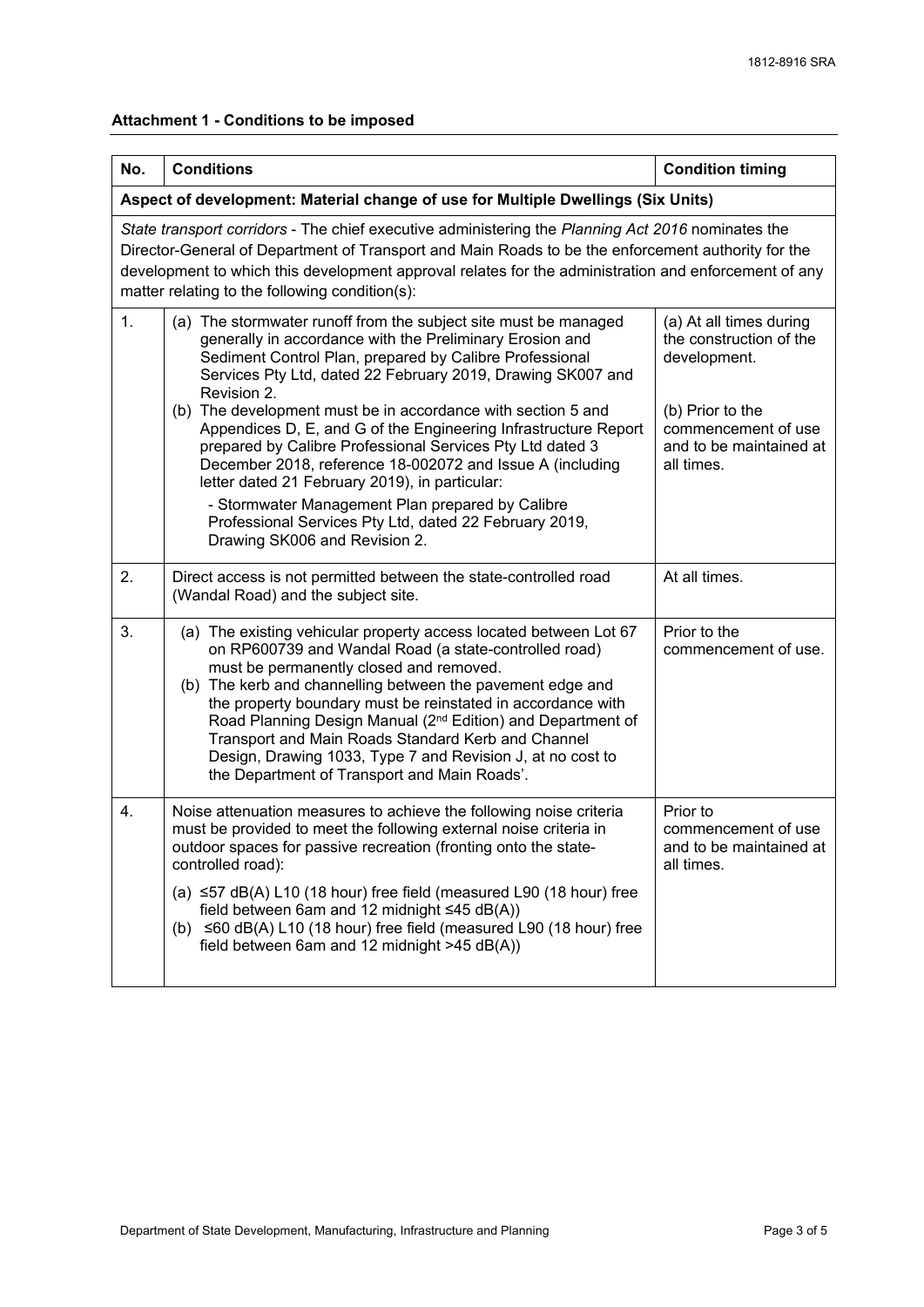### **Attachment 2 - Reasons for decision to impose conditions**

The reasons for this decision are:

- To ensure that the impacts of stormwater events associated with development are minimised and managed to avoid creating any adverse impacts on the state-transport corridor.
- To ensure access to the state-controlled road from the site does not compromise the safety and efficiency of the state-controlled road. Direct access to the state-controlled road is prohibited where not required.
- To maintain the safety and efficiency of the state-controlled road by reducing the number of road access.
- To maintain the safety and efficiency of the state-controlled road generally.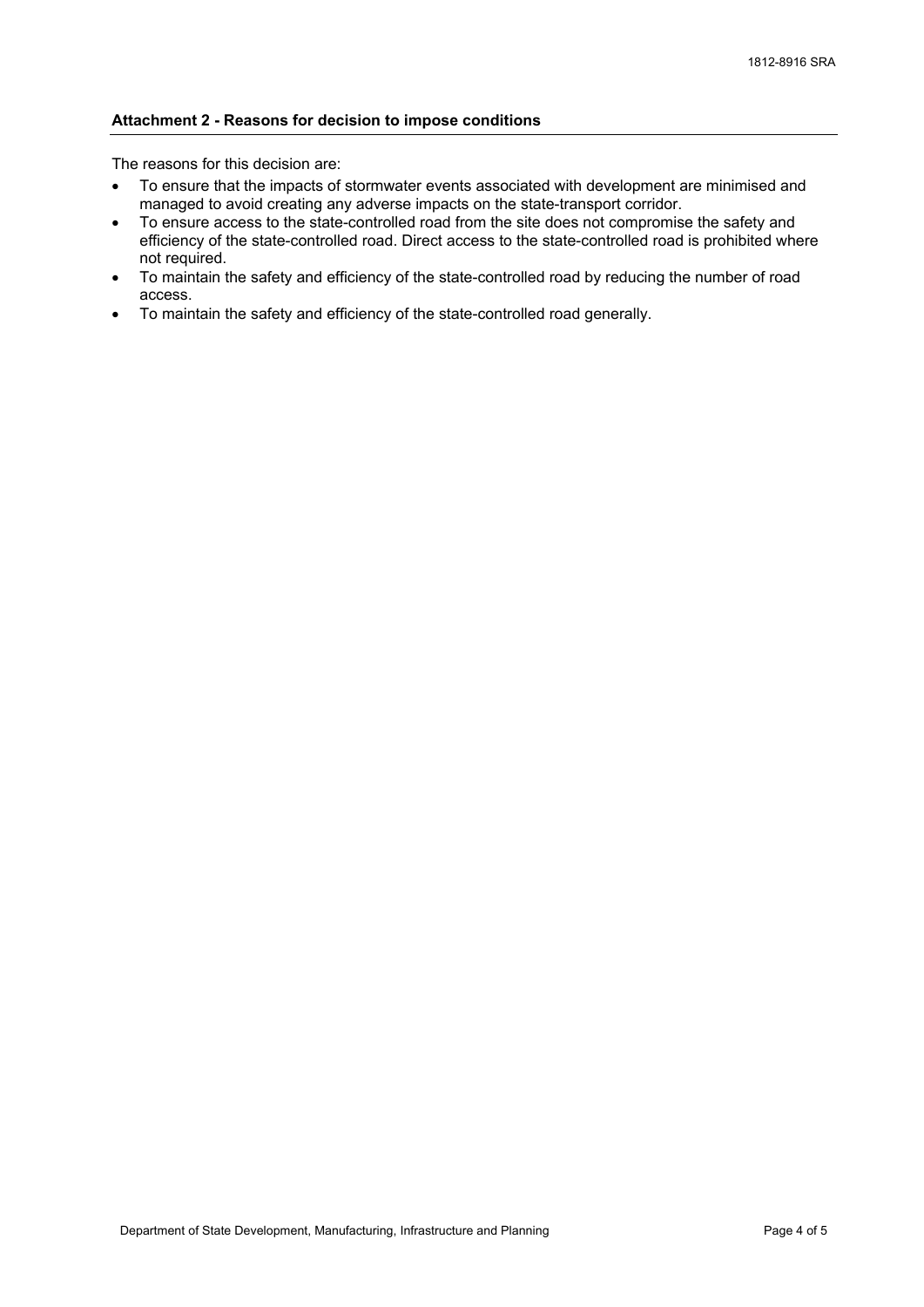### **Attachment 3 - Advice to the applicant**

# **General advice**

### **State transport corridors**

1. Under section 33 of the *Transport Infrastructure Act 1994,* written approval is required from the Department of Transport and Main Roads to carry out road works on a state-controlled road. Please contact the Department of Transport and Main Roads' on [FitzroyDistrict@tmr.qld.gov.au](mailto://FitzroyDistrict@tmr.qld.gov.au) to make an application for road works approval. This approval must be obtained prior to commencing any works on the state-controlled road reserve. The approval process may require the approval of engineering designs of the proposed works, certified by a Registered Professional Engineer of Queensland (RPEQ). Please contact the Department of Transport and Main Roads' as soon as possible to ensure that gaining approval does not delay construction.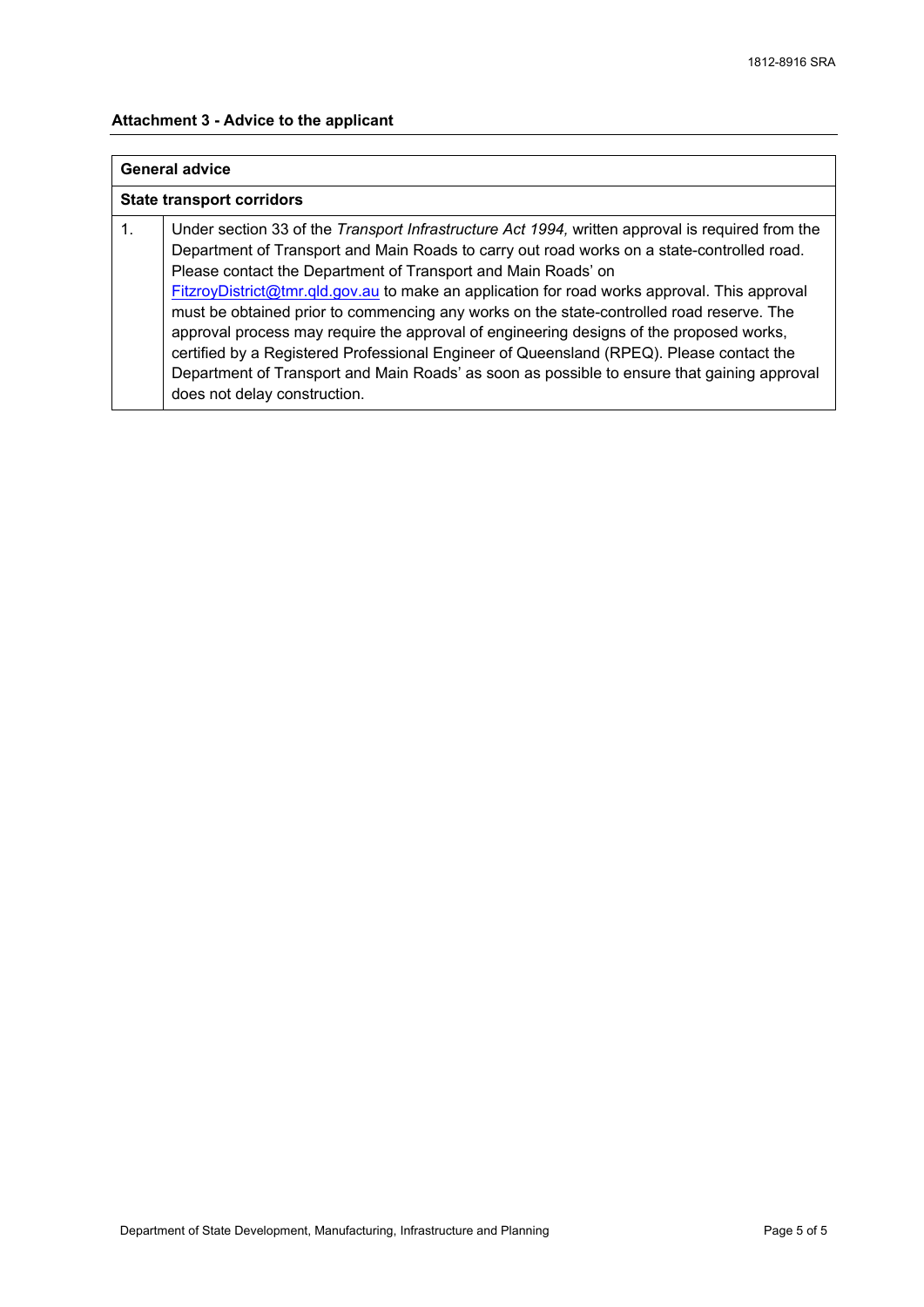

Department of **State Development,** Manufacturing, **Infrastructure and Planning** 

### **Department of State Development, Manufacturing, Infrastructure and Planning Statement of reasons for application 1812-8916 SRA**

(Given under section 56 of the *Planning Act 2016*)

| Departmental role:         | Referral agency                                                       |
|----------------------------|-----------------------------------------------------------------------|
| <b>Applicant details</b>   |                                                                       |
| Applicant name:            | Boberi Pty Ltd                                                        |
| Applicant contact details: | <b>PO Box 437</b><br>Rockhampton Qld 4700<br>brendan@reelplanning.com |
| <b>Location details</b>    |                                                                       |
| Street address:            | 99 Wandal Road, Wandal                                                |
| Real property description: | Lot 67 on RP600739 and Lot 1 on RP605655                              |
| Local government area:     | Rockhampton Regional Council                                          |
| Dovolonmont dotaile        |                                                                       |

### **Development details**

| Development permit | Material change of use for Multiple Dwellings (Six Units) |
|--------------------|-----------------------------------------------------------|
|                    |                                                           |

### **Assessment matters**

| <b>Aspect of development</b> | <b>State Development Assessment Provisions, version 2.3</b> |
|------------------------------|-------------------------------------------------------------|
| requiring code assessment    | applicable codes                                            |
| Material Change of Use       | State code 1: State transport corridors                     |

## **Reasons for the department's decision**

The reasons for the decision are the proposed development:

- is to construct a multiple unit dwelling complex adjacent to Wandal Road (state controlled road), Wandal
- has minimal potential traffic impacts on the state controlled road
- does not require vehicular access directly onto the state controlled road
- requires management of stormwater during and after construction
- is an accommodation activity located close to the state controlled road
- complies with state code 1 subject to conditions.

### **Response:**

| Nature of approval | <b>Response details</b>        | Date of response |
|--------------------|--------------------------------|------------------|
| Development permit | Approved subject to conditions | 29 March 2019    |

# **Relevant material**